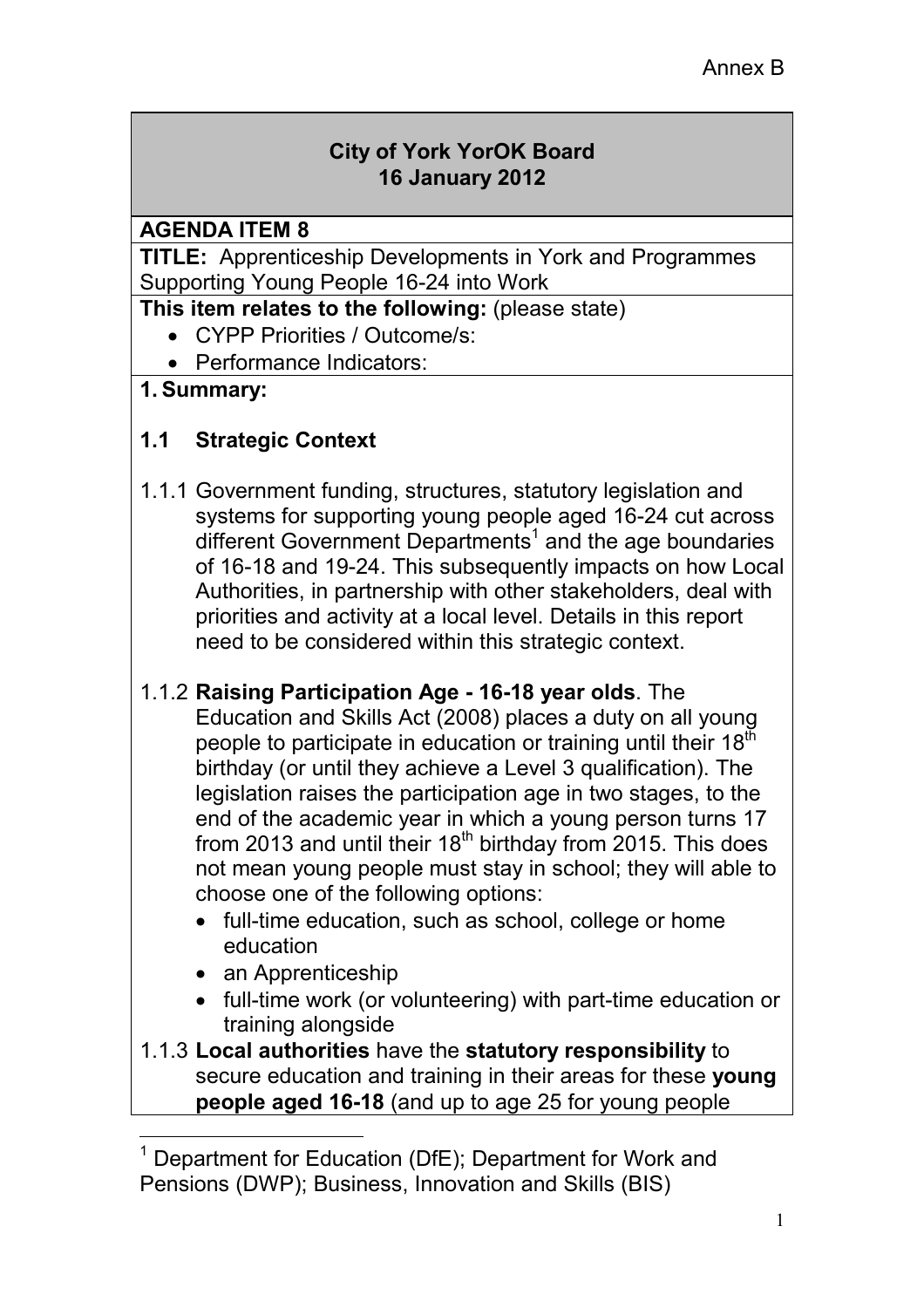subject to a learning difficulty assessment), promote the effective participation in education or training of these young people and make arrangements to identify those not participating.

- 1.1.4 **In York the 14-19 Education Team** (John Thompson, Principal Adviser 14-19) lead on this statutory responsibility, working with partners to develop appropriate high quality learning provision through an agreed Local Area Statement of Need (LASN). The LASN also takes account of Council Plan priorities.
- 1.1.5 **In terms of 19-24 year olds**, Learning City facilitates meetings to bring together key funding agencies (JCP and SFA) with local delivery partners to review Employability and Economic Inclusion priorities and provision for adult residents (19+) who are not in employment. Whilst these meetings have not specifically focused on 19-24 year olds, they have helped to shape and align provision and access funding to support target priority groups and communities e.g.: Job Connect Clifton and working with the GP Health Centre to support adults with mental health issues back into work (£52k). Where priorities, activity or provision cuts across an age range e.g.: Apprenticeships, LCY provides support to the 14-19 Team to ensure that these artificial age boundaries do not impede the city's place-shaping and economic development role of education beyond 19.

# **1.2 Apprenticeships**

- 1.2.1 Whilst **Apprenticeship starts for 16-18 year olds** have risen in the last 3 years – participation rates with this age group (8.7%) remain well below both the regional rate (14.1%) and that of neighbouring areas (e.g.: East Riding:15%). Apprenticeship starts and in-learning workforce development for **19-24 year olds** is far higher.
- 1.2.2 The **employer penetration rate** (October 2011) of 9.5% for new Apprenticeship starts (all ages) and 13.4% of employers with Apprentices (all ages) in training is higher than both the national and Leeds City Region (LCR) averages and the 5<sup>th</sup> highest of the 11 Local Authorities in LCR. In order to meet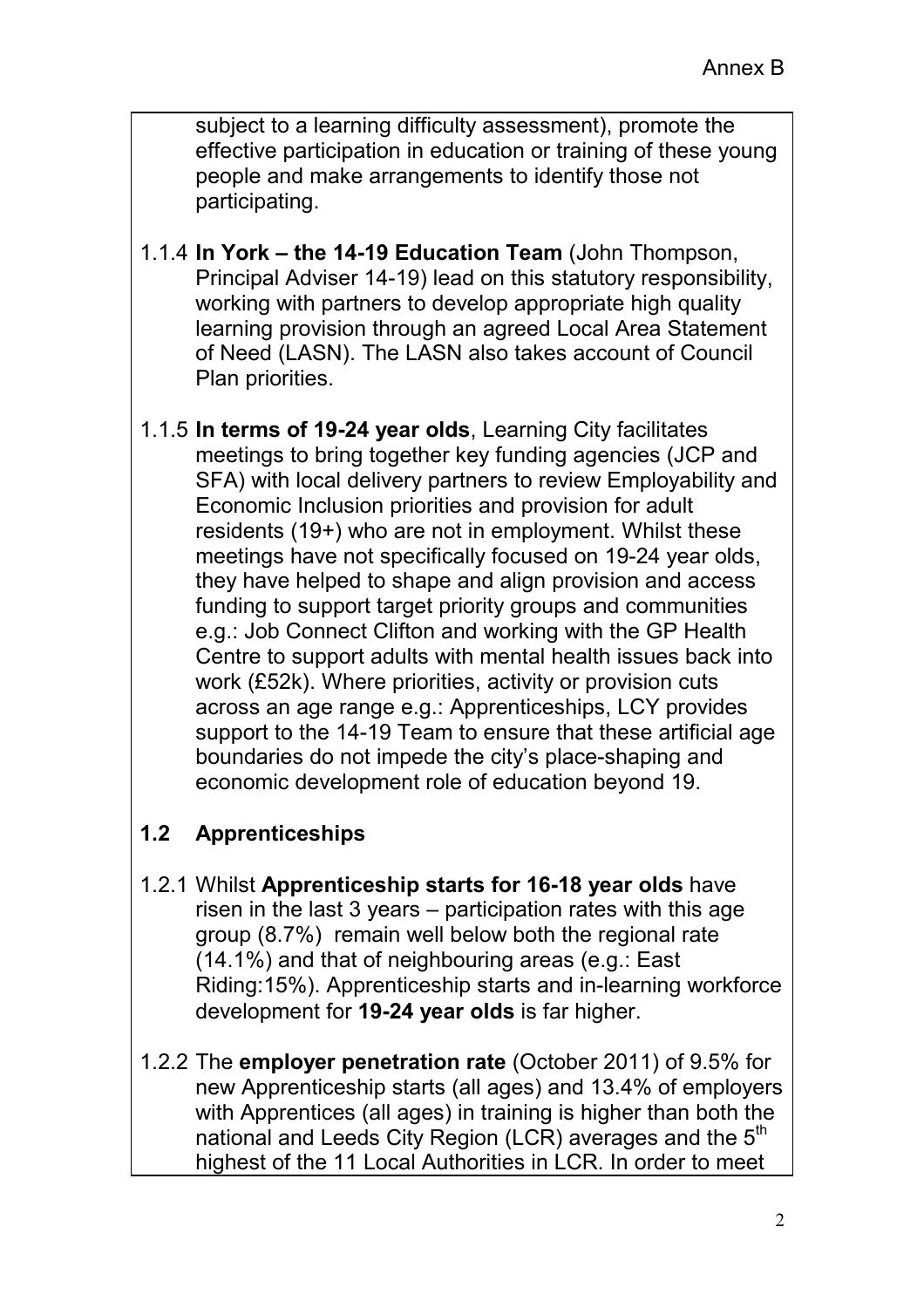the average targets for LCR of 14% of employers recruiting an apprentice and 20% of employers with apprentices in training by 2016, further work will be required in York to build on recent successful campaigns / activity.

# **1.3 Young People 18-24 Unemployed and 16-18 NEET**

1.3.1 In terms of young people aged 18-24 on out-of-work benefits (3.4%) and those aged 16-18 identified as NEET (5.7%), these figures are significantly lower than both regional and national averages and whilst currently stable, they are not shifting downwards.

### **1.4 Autumn Statement 2011 – £940 mn Youth Contract Programme for 16-24 year olds**

- 1.4.1 **In terms of unemployed 18-24 year olds** opportunities include job subsidies for employers, incentives to small businesses to take on apprenticeships, work experience placements and career interviews. Much of this will be administered by DWP's Work Programme Prime Contractors. In York these Contractors are G4S and In-Training.
- 1.4.2 **In terms of 16-18 year olds** funding over the next two years will support work experience as part of post-16 learning (through contracts already held by providers); and the small business incentives to take on apprenticeships should also benefit this age range.
- 1.4.3 It is unlikely that these short-term funding pots will have a significant impact for York, by the time 'allocations' are awarded at a local level.

# **2. Main body of the report**

- Apprenticeships in York Current Performance, Programmes and Initiatives (See Appendix 1- p4)
- York Young People (18-24) on Out-of-Work Benefits; NEET (16- 18 year olds) and Raising Participation Age (16-18) – current situation, programmes & initiatives (See Appendix 2 – p7)
- £940m national Youth Contract Programme (support for 18-24 year olds) (see Appendix 3 – p10 )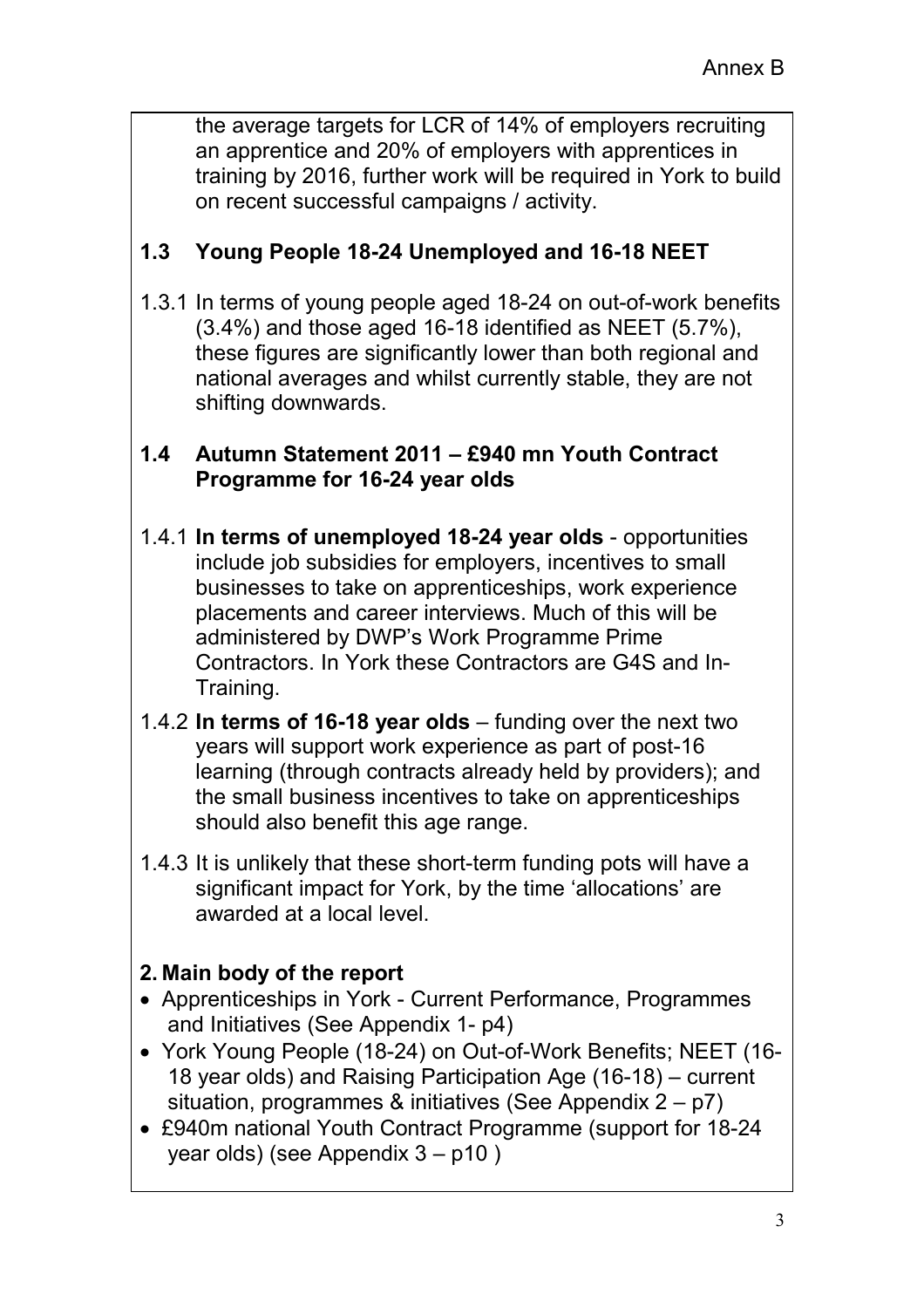### **3. Recommendations**

- In light of Youth Contract Programme funding announcements and the recent launch of the **National Participation Strategy for 16–24 year olds**, which will continue to cut across different funding structures, Government Departments and age boundaries, the Council would benefit from reviewing how it strategically co-ordinates and aligns developments both internally (across different Directorates) as well as with external partners in order to maximise the benefit for local residents (16-24) and employers.
- The Council will need to continue to work closely with NAS, YPLA, DWP, JCP, SFA, ESF and Prime Contractors to link these new initiatives to local delivery structures, including Future Prospects, Castlegate, Young People's Services, All Age Careers Service, schools, colleges and training providers to share and improve labour market intelligence and to effectively plan provision, develop joint ways of working and monitor impact across the city.

**Author:** Julia Massey, Learning City York, Partnership Manager (Skills | Employment | Enterprise | Lifelong Learning); julia.massey@york.gov.uk; M: 07769 640241

**Date: 16 January 2012** 

# **Appendix 1**

### **Apprenticeships in York - Current Performance, Programmes and Initiatives**

- **1. Performance**
- 1.1 **The number of apprenticeship starts** for all ages reported in York at October 2011 was 1,445, representing a 52.6% increase on figures for 2009/10. This breaks down as 593 starts (41%) for those aged 25+, 555 (38.5%) for 19-24 year olds and 297 (20.5%) for 16-18 year olds. The most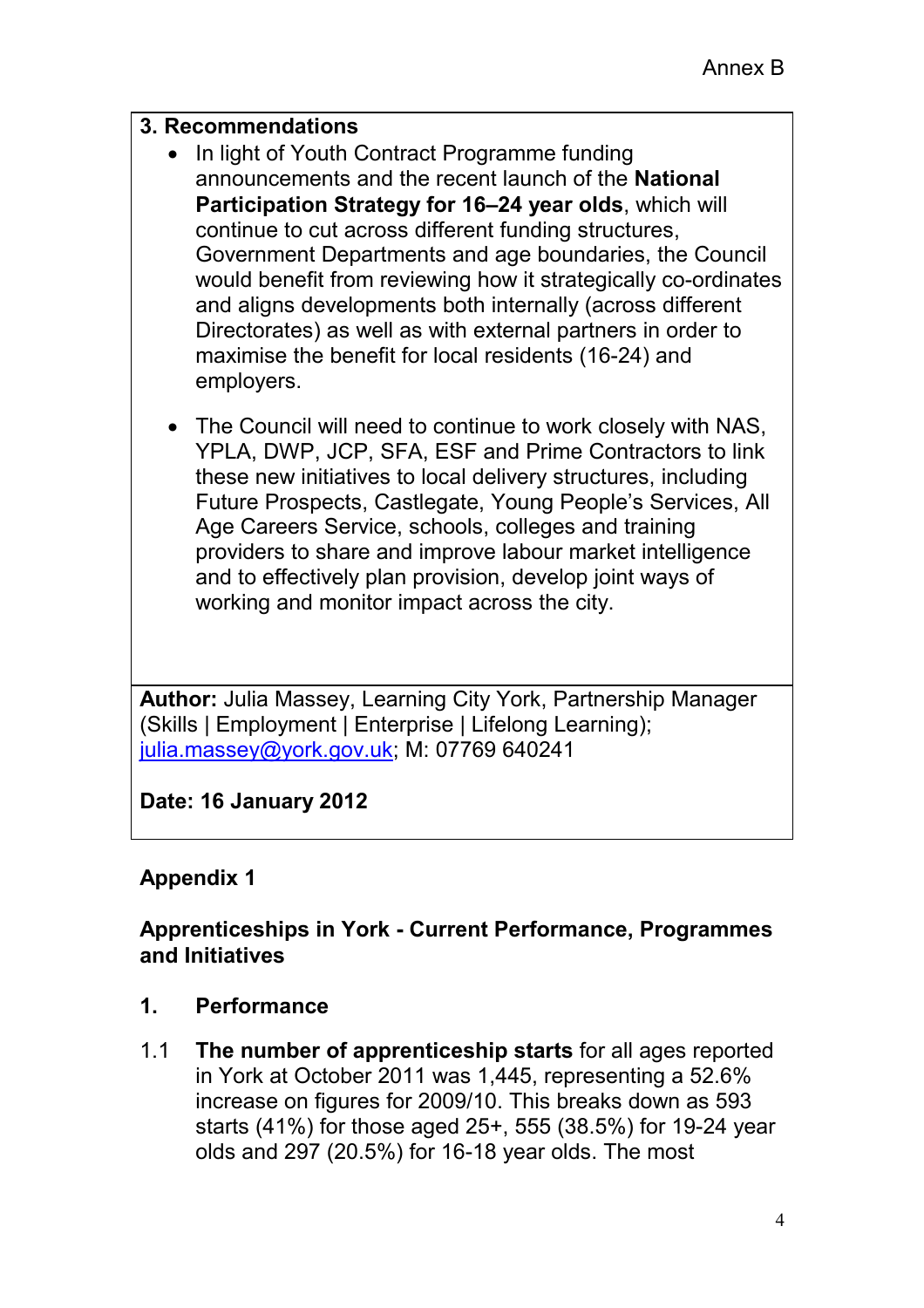significant rise in starts has been amongst the over-25s, due in part to changes in funding for workforce development.

- 1.2 The number of **16-18 year olds** starting apprenticeships has increased from 270 in 2008/09, to 301 in 2009/10 and 302 in 2010/11. The target for 2011/12 is 320 and the current total is running at 297 (as at the end of October). Success rates are well above national regional averages, however, the participation rate for 16-18 year olds (8.7%) remains well below the regional rate (14.1%) and that of neighbouring areas (East Riding : 15%; Leeds : 9.3%).
- 1.3 The number of **19-24 year olds** starting apprenticeships as at October 2011 was 555 (38% of all starts). Whilst some of these will have supported young people back into work, the majority of these 'starts' will be existing employees benefiting from the employers investment in workforce development in partnership with a Government funded training provider.
- 1.4 The **employer penetration rate** (October 2011) of 9.5% for new Apprenticeship starts (all ages) and 13.4% of employers with apprentices in training (all ages) is higher than both the national and Leeds City Region averages (6% and 9% respectively for starts; 9% and 12.8% for Apprentices in training). York currently has the  $5<sup>th</sup>$  highest penetration rate of the 11 Local Authorities in Leeds City Region. In order to meet the average targets for LCR of 14% of employers recruiting an apprentice and 20% of employers with apprentices in training by 2016, further work will be required in York to build on recent successful campaigns / activity.
- 1.5 In terms of **Apprenticeship providers**  there are currently around 60 different providers that deliver Apprenticeships (to all ages) in York, albeit many only deliver to single figures. In terms of 16-18 year olds, 30% of new starts (90) this year have been delivered by York College.

## **2. Local Developments & Initiatives**

2.1 **City-wide strategic developments** for 16-19 and adults 19+, are currently planned through the Apprenticeship Starts & Development Group (Chaired by Gary Robinson, 14-19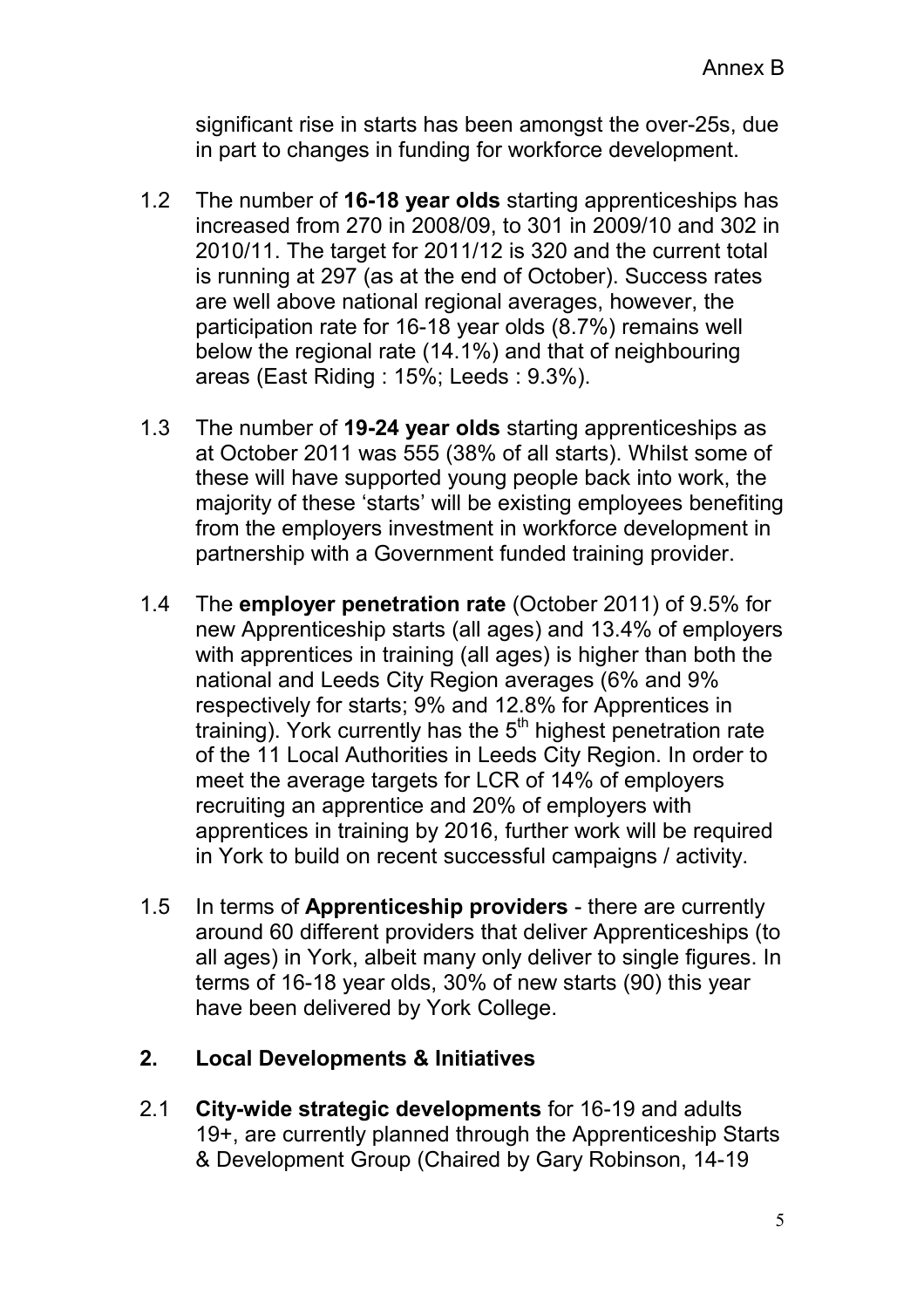Team) and includes reps from National Apprenticeship Service (NAS), Young People's Services, Economic Development (Learning City York). Apprenticeships feature in the Local Area Statement of Need for 16-19 provision as a priority under "Learner Choice and Sustainability", as well as the new Economic Strategy, the City Strategy and Learning City Strategy.

- 2.2 **City-wide joint activities** with other partners to deliver strategic priorities, raise awareness and promote apprenticeships to both businesses and learners are currently planned and implemented through the York Based Providers' Group (which also has attendees from non-York based providers). This group is facilitated by the 14-19 Team, supported by Learning City York and reps include York Training Centre (CYC), whose manager has chaired the local provider network meetings for many years.
- 2.3 **The York Apprenticeship Challenge**, led by the Council's 14-19 Team in partnership with NAS, Learning City York, the council's Marketing and Communications Department and 9 providers including CYC's York Training Centre, was delivered from June to September 2011 to raise awareness with employers and generate commitments to Apprenticeships (16-18 and 19+/adults). It resulted in 89 businesses generating 199 apprenticeship 'starts', 57% of which were new vacancies for 16-24 years old and 43% were training opportunities for existing staff.
- 2.4 **The Council's corporate apprenticeship programme**, launched through the York Apprenticeship Challenge, offered 36 Apprenticeship vacancies across a number of different service arms. This builds on a much smaller number of Apprentices recruited in 2009/10 and CYC's York Training Centre, has worked closely with HR on the recruitment of these Council apprentices and is the provider of choice for the training of the 19 business admin apprentices.
- 2.5 **York Apprenticeship Graduation at The Minster** this new initiative aimed to provide a high profile ceremony, as part of York Business Week (November), to celebrate the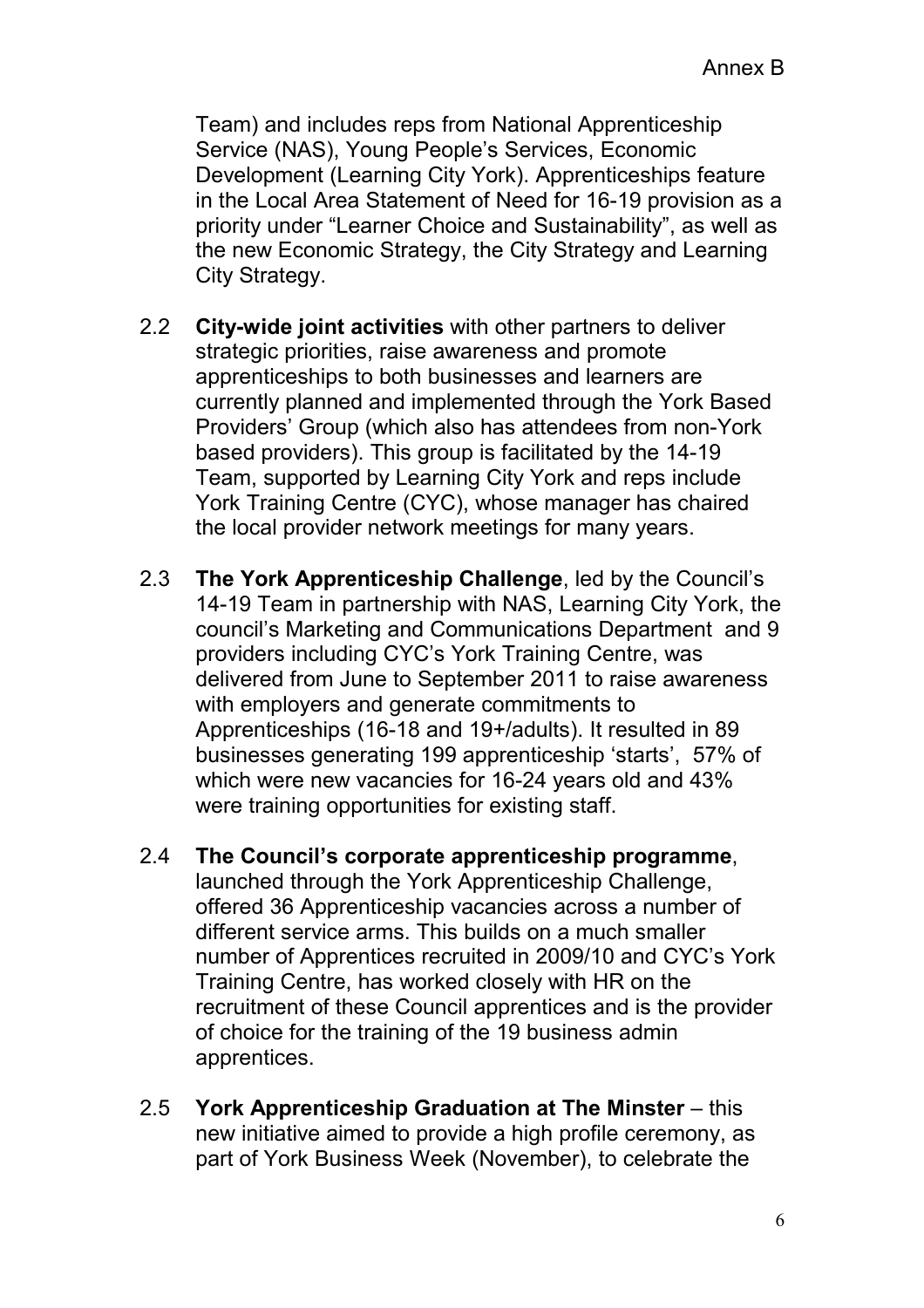achievements of York residents (of all ages) that had completed an Apprenticeship framework in 2011. Led and co-ordinated by York College, with support from NAS, Economic Development and Nick Eggleton (YBW), sponsorship funding was provided by the College, CYC 14- 19, The Guilds and other training providers. Of the 600 'completers', circa 70 attended with their employer and family. It is intended to make this an annual event and embed within an Apprenticeship framework with employers and learners from the start of any new programme.

2.6 **ESF Skills Support for the Unemployed / Apprenticeship Support to SMEs –** For those aged 18-24 claiming JSA / ESA who want to progress to an Apprenticeship within a SME, the provider can draw down a max £2,500 per individual to pass onto the employer to support the individual with their apprenticeship programme. JHP Group hold the contract in York & NY to deliver this programme (May 2011 – end July 2012).

# 2.7 **Further joint activity planned includes**:

#### 2.7.1 **14-19 Year Old Learner Activity**

- 14-19 Team is working with NAS and the Provider group to develop Advice and Guidance packages on apprenticeship pathways for 14-16 year olds and 16-19 year olds (following successful bid by the 14-19 Team to NAS for funding totalling £13k) to drive up awareness, as well as a specific event to engage with A Level students looking at an alternative progression route to HE and with employers seeking Level 3 Apprentices
- Targeted work with providers on pre-apprenticeship programmes for vulnerable learners e.g. with learning difficulties and disabilities through York Training Centre (CYC) and Blueberry Academy, "Place of Change" reengagement programme for young people presenting as homeless with York College / CYC Housing Operations **Manager**
- DfE funded Raising the Participation Age locally led delivery project (£75k) looking at jobs without training and working with employers to convert them to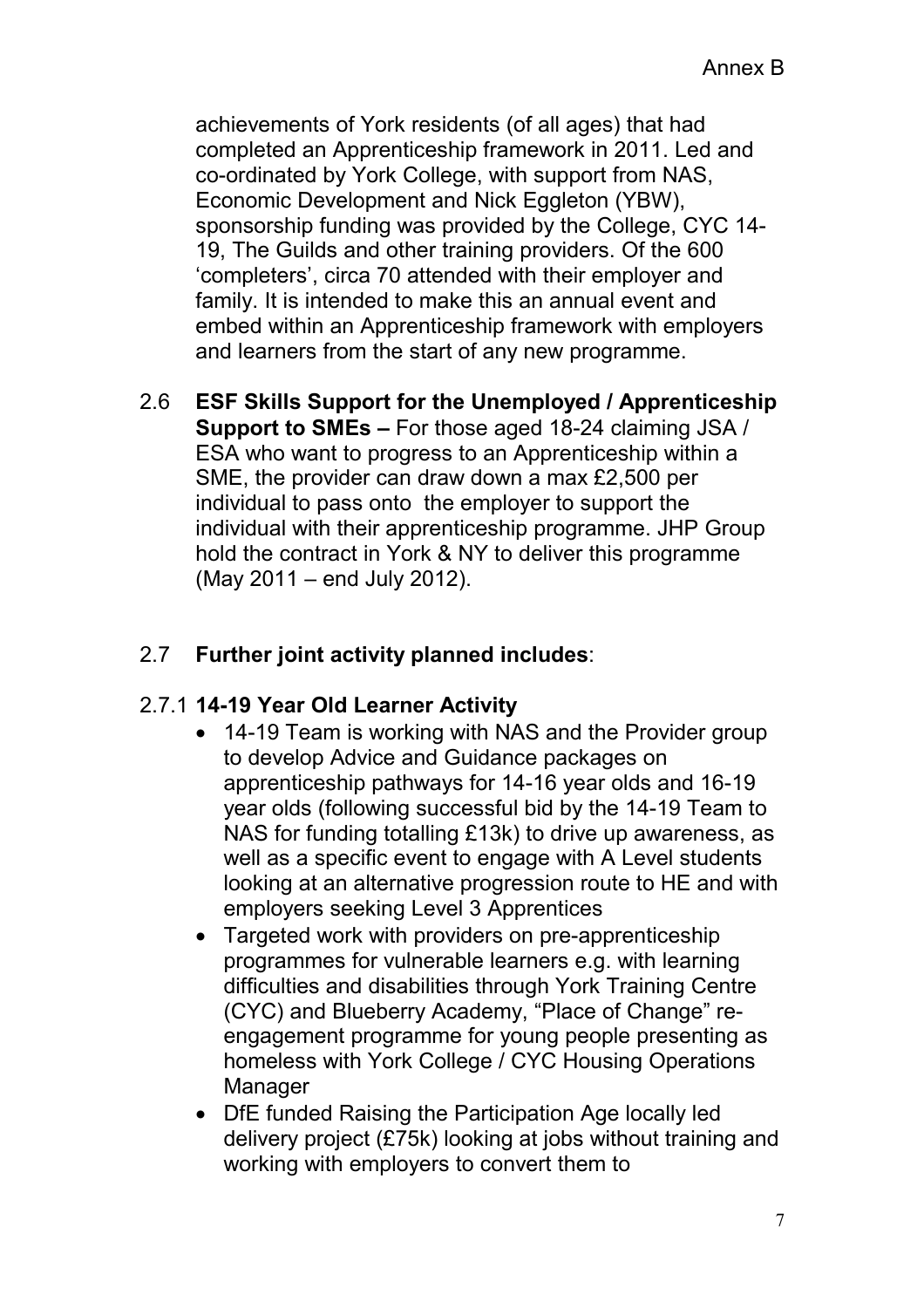apprenticeships, developing pre-apprenticeship pathways and raising awareness of the pathway amongst young people, parents and employers

## 2.7.2 **19+ Apprenticeships**

• Future Prospects is working with JCP on targeted events to raise awareness of Apprenticeship opportunities amongst adults 19+ who are currently seeking to return to employment, for whom 'jobs with training' is an attractive option

## 2.7.3 **Employer Related Activity**

- Learning City York is working with NAS, the Key Employer Account Management framework, the York Future Workforce Forum, providers **and Leeds City Region** to strengthen employer engagement, build a bank of Apprenticeship Ambassadors, identify job opportunities and facilitate better support to businesses to enable them to engage with Apprenticeship programmes as a vehicle for recruiting to new vacancies.
- Exploring new ways to drive up employer penetration rates for Apprenticeships and breaking down barriers for SMEs in particular. This includes investigating the potential need / demand and feasibility of establishing an Apprenticeship Training Association (ATA) - a distinct entity established to recruit and employ apprentices to hire out to employers in support of sustainable apprenticeships with those employers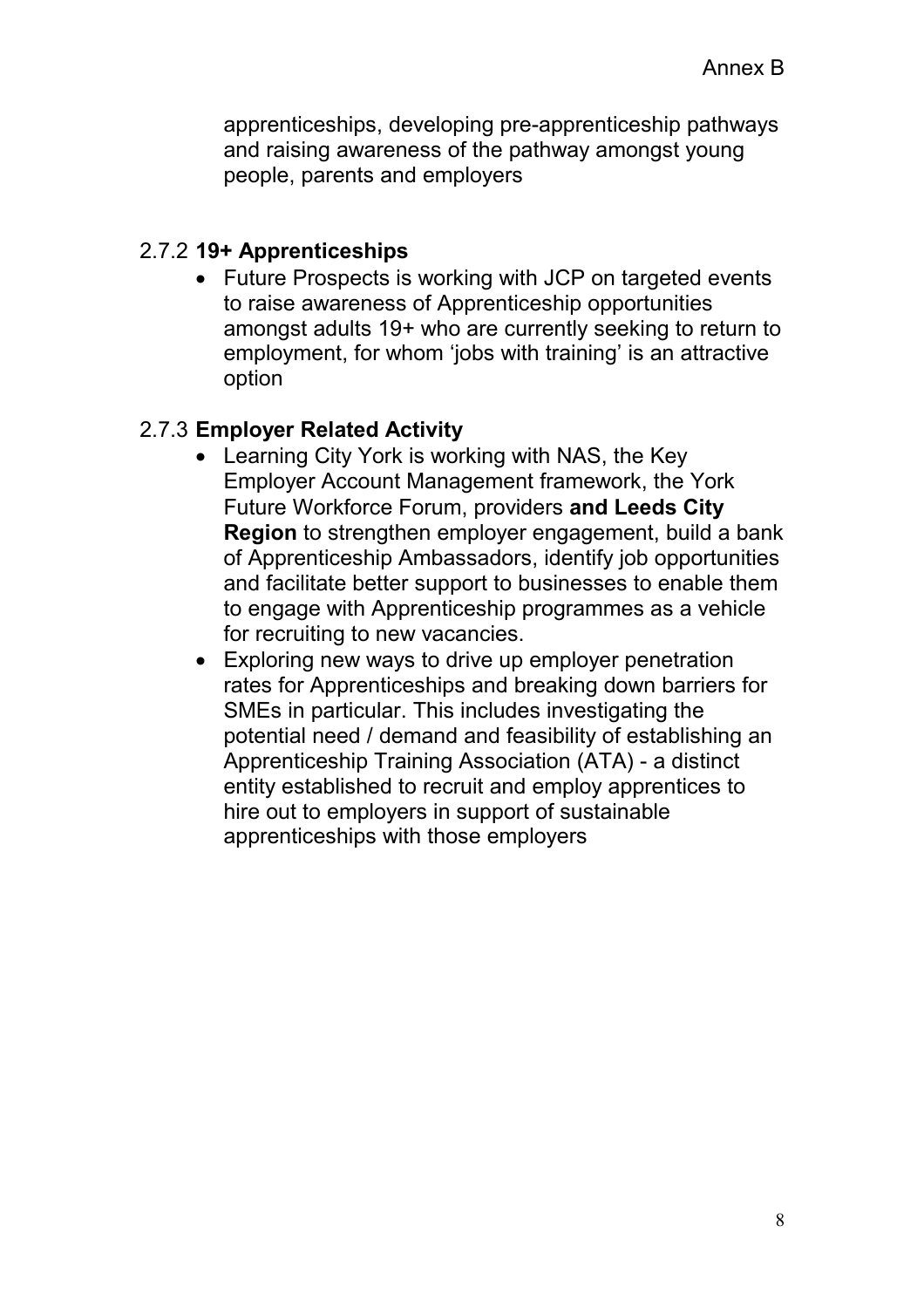# **Appendix 2**

### **York Young People (18-24) on Out-of-Work Benefits NEET (16-18 year olds) and Raising Participation Age (16-18)**

#### **1. The Statistics**

- 1.1 In October 2011, there were 3,438 Job Seeker Allowance (JSA) claimants of all ages in York. Whilst the claimant rate has increased as a result of the recession (circa 1700 in October 2007) the claimant rate of 2.5% is well below the national average of 3.8%. The overall figures have remained fairly stable for some months.
- 1.2 In terms of young people, there were 1,010 JSA claimants **aged 18-24 years** (29% of claimants) and 297 (5.7%) of young people aged **16-18 years** identified as NEET in October 2011. Both these figures are significantly lower than regional and national averages (JSA Claimants 18-24 nationally is 8.0%) and whilst both figures are currently stable neither are shifting downwards.

(Note: NEET is 5.7% compared to 3.7% in 2010. This is mainly due to the changes to the formula based upon residency resulting in a reduction of approx 900 in the overall cohort of young people age 16-18.)

1.3 In October 2011, there were 2352 notified vacancies at Jobcentre Plus (2.2% higher than October 2010). The top 5 notified vacancies were for care assistants; sales reps; sales & retail assistants; postal workers and cleaners. The top 5 sought occupations do **not** include caring and there is excess demand for construction jobs.

## **2. Support for Unemployed 18-24 year olds**

**2.1 In terms of 18-24 year old JSA Claimants -** The Government's welfare reforms have included the introduction of a single universal benefit; the introduction of Getting Britain Working Measures delivered by Jobcentre Plus; and the Work Programme commissioned through DWP.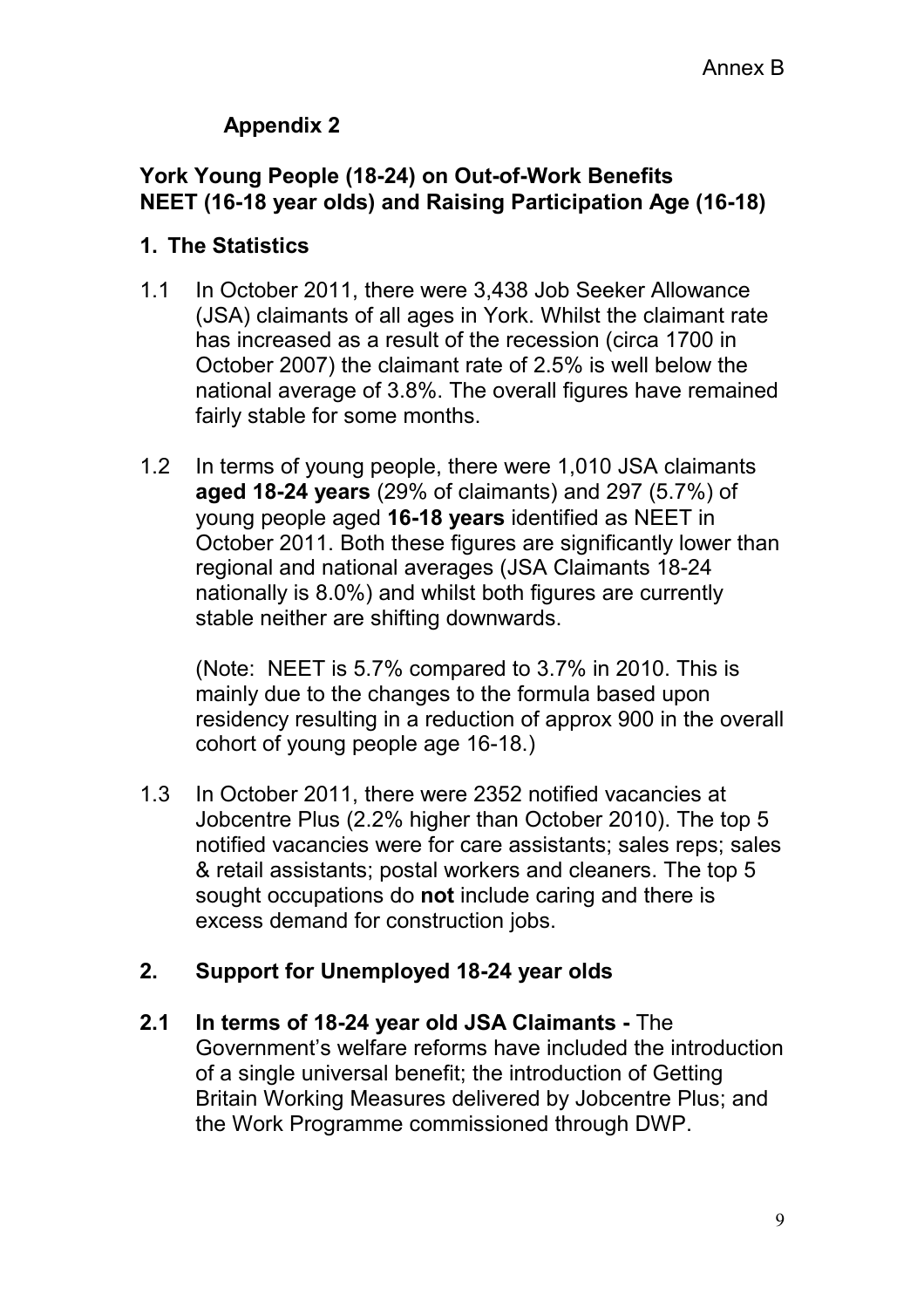- 2.2 All new benefit claimants are assessed by Jobcentre Plus advisers who will ensure that support is personalised to meet the needs of the individual. **The Get Britain Working measures** support this by providing:
	- Work Clubs to encourage people to share skills and experience (Future Prospects run 3 across the city for all ages)
	- Work Together a way of developing skills through volunteering
	- Work Experience to give people practical, recognizable experience
	- Enterprise Allowance to encourage people into selfemployment through greater support and financial help (25 people of all ages are currently on this programme in York, supported by York & NY Business Advice Centre, Clifton Moor)
	- Enterprise Clubs peer to peer support and semistructured workshops for those looking at self-employment and starting-up a business (Future Prospects are running a club with the Change Foundation and Business Advice Centre in the city centre; York College have an ESF supported programme for those aged 50+)
	- Service Academies launched summer 2011 linking work experience with tailored skills training for employment opportunities in specific sectors (none in York at present)
	- Mandatory Work Activity targeted to those who continually fail to demonstrate acceptable job search activity
- 2.3 At a specific point in their claim, if individuals have not secured employment they will be referred to the **Work Programme.** The referral will depend on the type of claimant and will be at any point from 3 to 12 months of their claim. Work Programme providers in York are G4S and In-Training. They have been given the freedom to develop support based on customer need and will be paid on results with greater rewards linked with those furthest away from the labour market. Delivery commenced at the end of June 2011. The Council has a direct relationship with the two Primes in York through Future Prospects.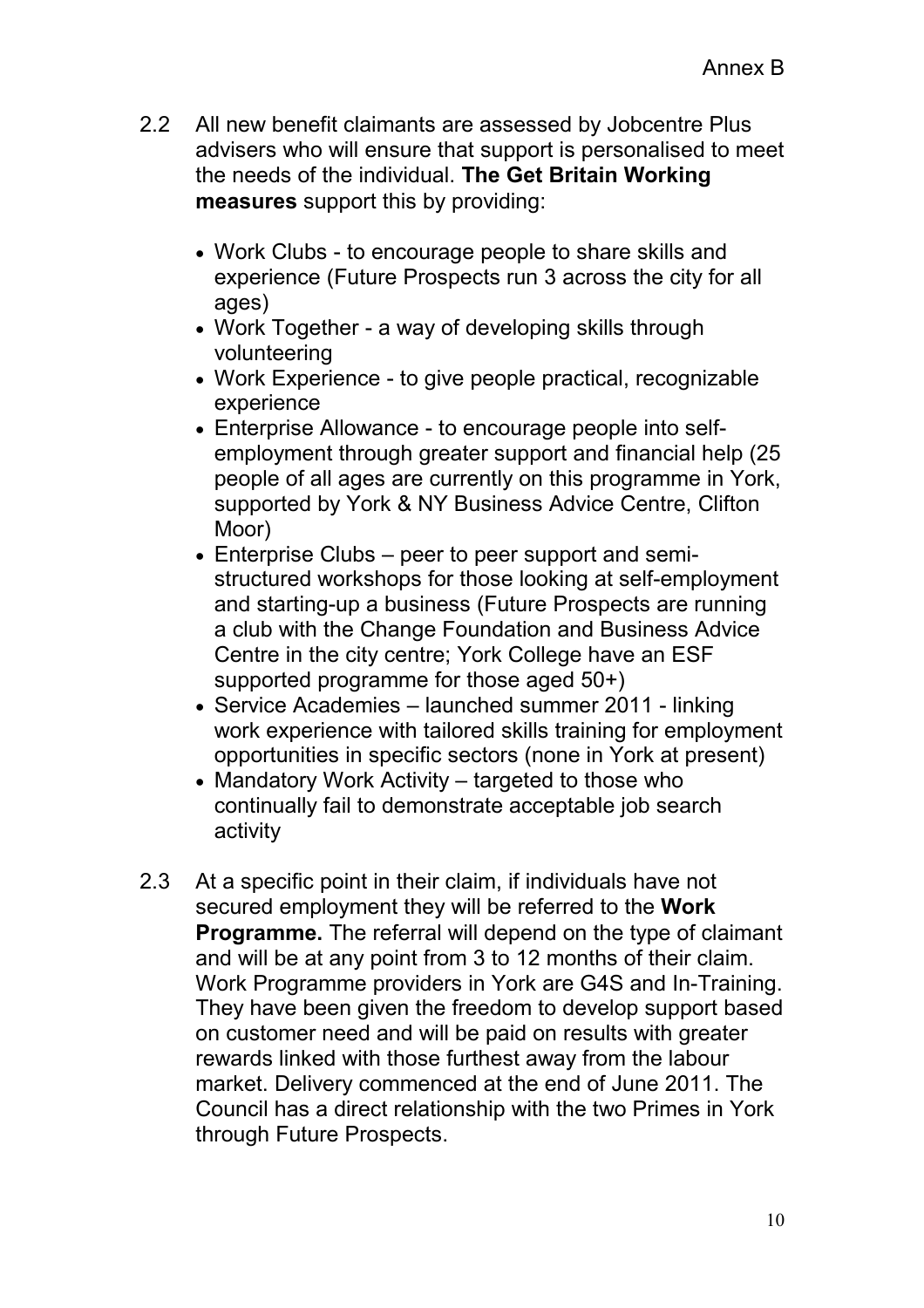- 2.4 The Skills Funding Agency also tenders out a number of ESF funded contracts to specifically tackle unemployment. See 2.2.6 for programmes to support 18-24 year olds.
- 2.5 The Council's employment delivery service Future Prospects also delivers IAG, employability workshops and programmes to support young people back into work, as supported through ESF funded contracts and direct funding from the Council.
- 2.6 At a strategic level, Learning City facilitates meetings to bring together key funding agencies (JCP and SFA) with local delivery partners to review Employability and Economic Inclusion priorities and provision for adult residents (19+) in the city, as set out within the Learning City Strategy. Whilst these meetings have not specifically focused on 18-24 year olds, they have resulted in writing successful bids to support targeted programmes for priority groups to better connect vulnerable adults to job opportunities e.g.: Job Connect Clifton and working with the GP Health Centre to support adults with mental health issues back into work (£52k).

## **3. Support for NEET (16-18 year olds) – Raising Participation**

- **3.1 In terms of current NEET young people (16-18),** strategic priorities to raise participation are set out within the York Local Area Statement of Need 14-19 (and to age 25 for young people subject to a learning difficulty assessment). Developments are then brought together with partners through the NEET Strategy Group (facilitated by CYC's Young People's Services), which includes reps from 14-19, Learning City York, JCP, Future Prospects, York CVS, training providers, NYBEP, YOT, Care Leavers. There are several programmes of support available to support young people in York, including:
	- **Step up to Progress** a short roll-on, roll-off 15 week Level 1 / Level 2 employability programme, delivered by York College three times a year
	- **Late Start Social Science AS Level programmes** November start at York College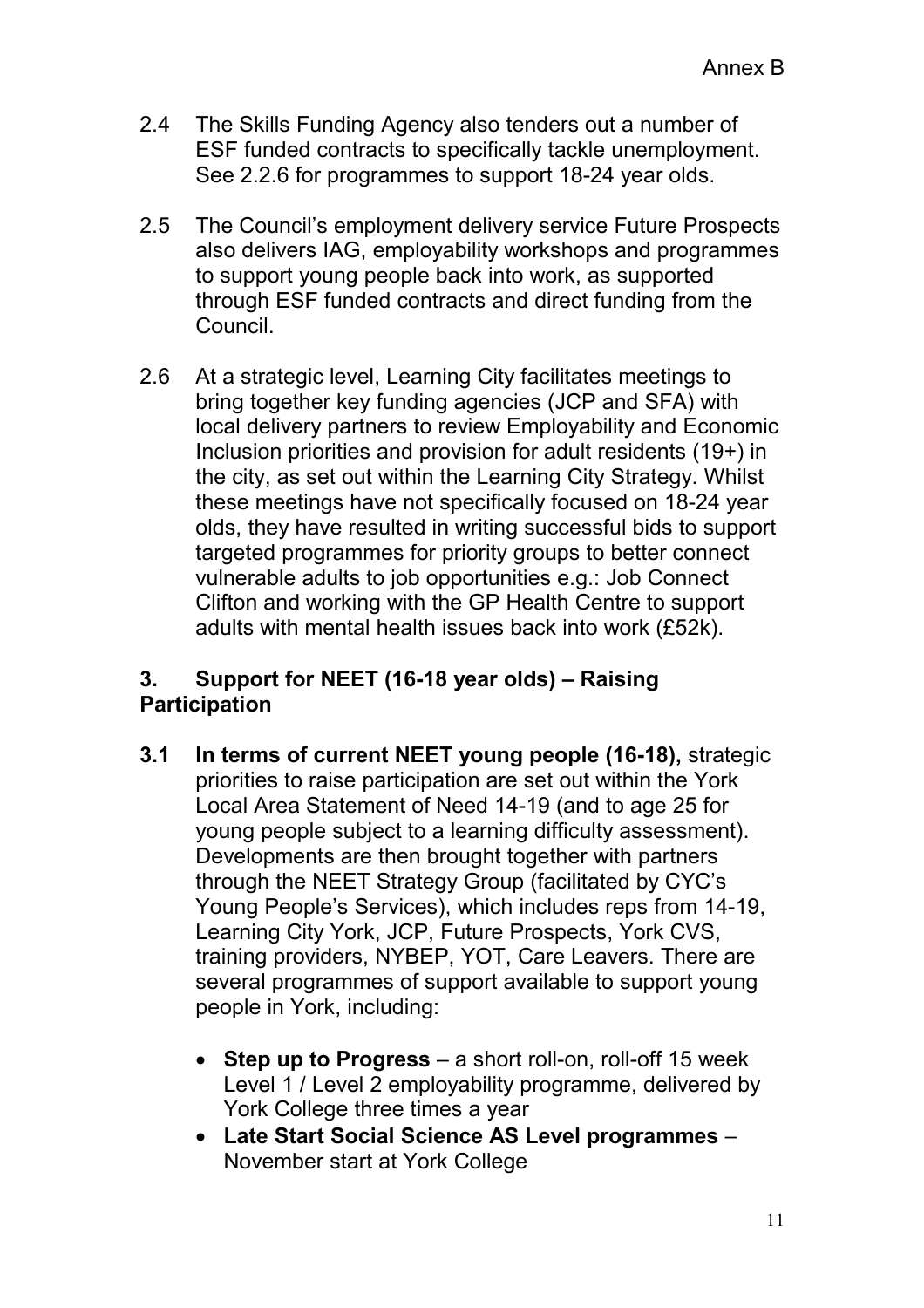- **Entrepreneur Diploma** a Level 3 programme at York College that starts November, enabling students to plan, set up and run their own business
- **Accelerate** a 12 week entry level programme delivered at Askham Bryan College in areas such as Horticulture, Outdoor Sports and Animal Care
- **ESF Starting Fresh** (managed by Your Consortium) provides access to a Job / Learning Mentor and a menu of training opportunities to support progression into employment, Apprenticeships or full-time education, including specific support for young people with learning difficulties and disabilities. York delivery partners are Future Prospects, Emovere, BSD, York College, and Blueberry Academy.
- **Routes to Success** Foundation courses leading to level 1 qualifications including 42 young people formerly NEET, delivered at CYC's York Training Centre. These include 2 LLDD programmes involving a range of partners to deliver bespoke programmes.
- **Care Leavers** Positive relationships being formed between the officer responsible for progression of children leaving care and York Training Centre to ensure that work-ready care leavers are catered for by appropriate programmes.
- **Care Leavers Springboard** (Big Lottery funding, managed by Foundation) will support new programmes and positive progression for care leavers in York, Selby & Ryedale from April 2012 – December 2015. Steering Group reps and delivery partners include CYC Care Leavers team, Learning City, Network 2 (Young People's Services), York Cares
- **Information, Advice, Guidance (IAG) and Support** Continuous work by Young People's Services (including the outgoing Connexions Service) in schools, colleges, local communities and from Castlegate providing young people under 16 at risk of NEET and those age 16 -19 (and up to 25 if a Care Leaver or young person with LDD) on the NEET register with IAG and support in relation to employment preparation programmes and apprenticeships.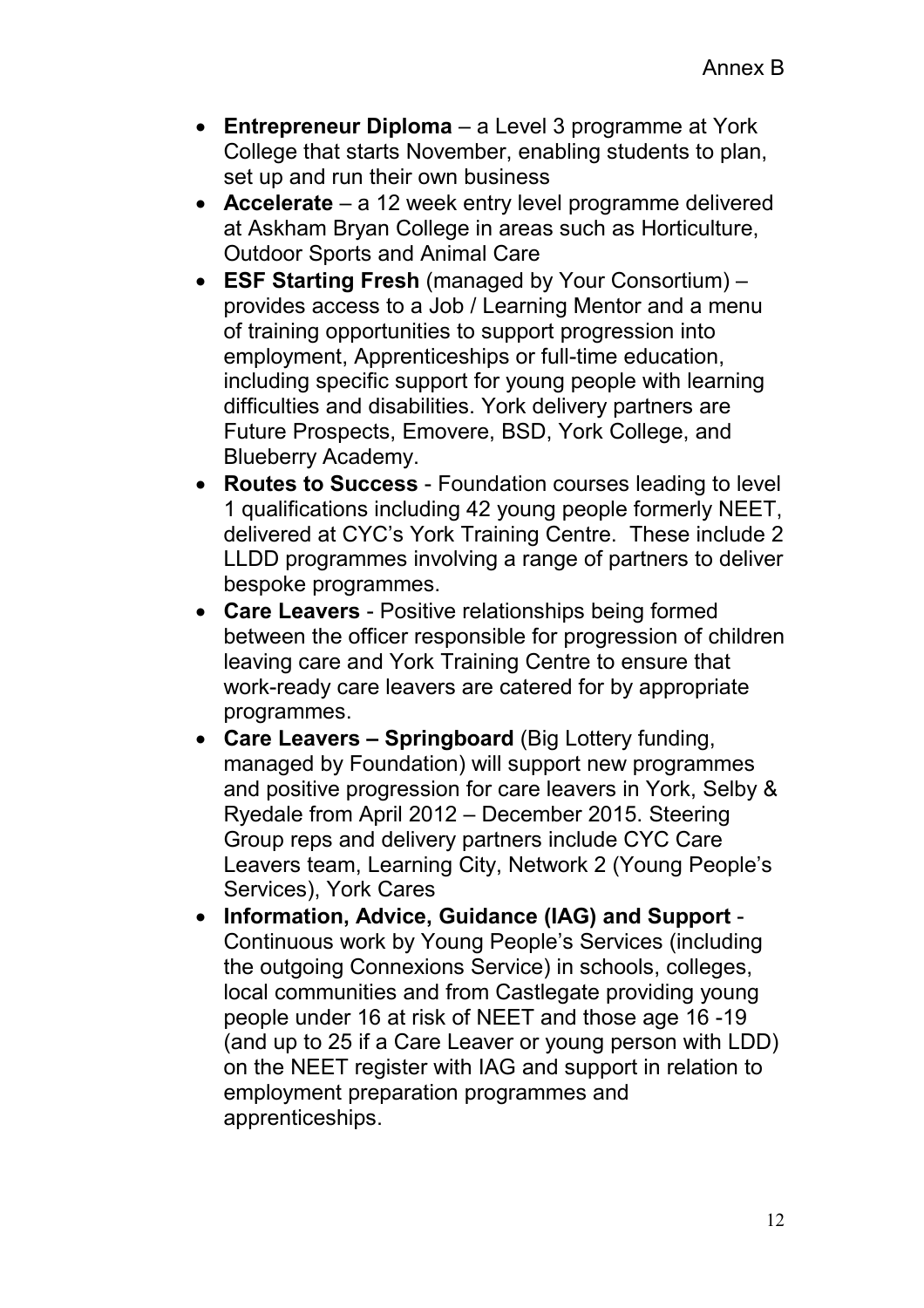# **Appendix 3**

#### **Autumn Review 2011**

#### **New Government Announcements to support Young People (16 – 24) and Employers**

### **1. £940mn Youth Contract Programme (support for 18-24 year olds)**

- 1.1 The Autumn Statement (November 2011) builds on measures announced earlier in the month by Vince Cable and Nick Clegg of new funding to help address youth unemployment and to help employers gain the skilled workers they need to grow. This will provide opportunities including job subsidies, apprenticeships and work experience placements to 400,000 unemployed younger adults. **Initiatives for 18-24 year olds** will be administered by DWP's Work Programme Prime Contractors. In York these Contractors are G4S and In-Training.
- 1.2 The Youth Contract programme will see wage subsidies worth £2,275 offered to employers to take on **18 to 24 year olds**. It will be available to all young people claiming JSA for at least 9 months and who are on the Work Programme. Participating employers will be expected to pay at least the minimum wage. Anyone rejecting a subsidised job offer will be required to undertake four weeks' mandatory work activity. The programme will begin April 2012 and aim to get young people into a range of employment sectors.
- 1.3 The investment will also fund a further 250,000 work experience places to be provided over the next three years, adding to the 50,000 places announced so far by the Government. The places will be offered to every **18 to 24 year-old** after three months' unemployment, but before they enter the Work Programme.
- 1.4 An improved careers information portal will be created as part of the National Careers Service from April 2012. As part of the Youth Contract, an additional £4.2 million over three years will be provided so that the service can provide careers interviews for **18–24 year olds** who have been on JSA for three months.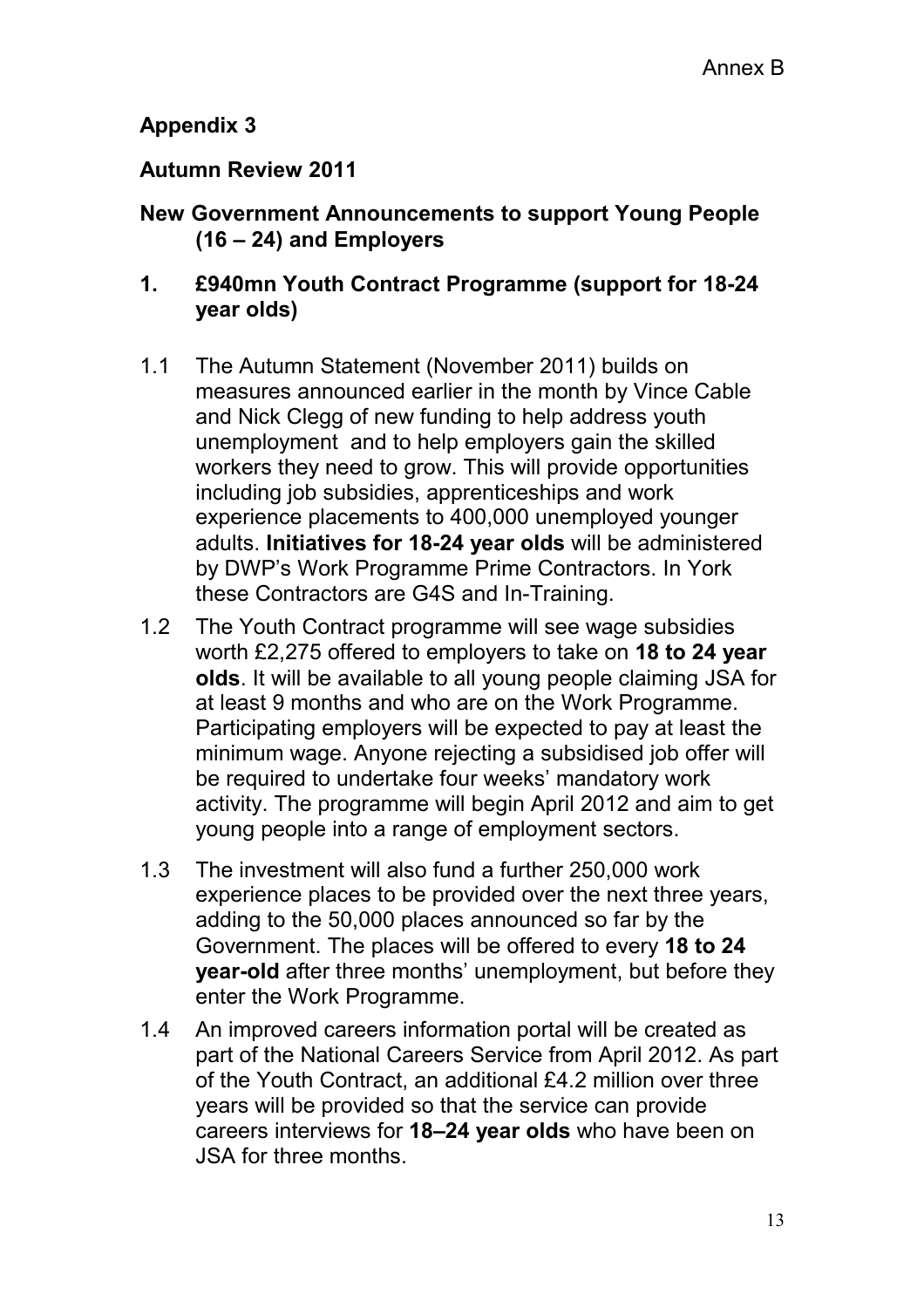### **2. Youth Contract Programme - Apprenticeship Specific (16-24 year olds)**

- 2.1 To encourage small firms that don't currently hire apprentices to take on a young apprentice **aged 16 to 24**, the Government will offer employers with up to 50 employees an incentive payment of up to £1,500. This will support up to 20,000 new Apprenticeships in 2012/13. An initial payment will be made two months after the individual has started their Apprenticeship; the balance will be paid after the Apprenticeship has been completed and the trainee has progressed into sustainable employment.
- 2.2 Processes will be simplified to make it quicker and easier for employers to take on an apprentice. The NAS and training providers will be required to ensure that every employer is in a position to advertise a vacancy within one month of deciding to take on an apprentice. Health and safety requirements will be streamlined so that there are no additional demands on employers that already meet national standards.
- 2.3 There will be a renewed focus on targeting the programme where Apprenticeships deliver greatest value - including on younger adults, new employees, higher level qualifications and particular sectors where they can make the greatest impact.
- 2.4 Apprenticeship providers will be required to offer training in English and Maths up to the standard of a good GCSE (level 2) for all Apprenticeships.
- 2.5 There will be a further opportunity in 2012 for organisations to bid for funding to extend Higher Apprenticeship provision.

### **3. Other key points that impact upon young people (16-19 year olds):**

- 3.1 The Government will invest £4.5 million over the next two years to support work experience as part of post-16 learning (through contracts held by providers with the YPLA);
- 3.2 Work with the Federation of Small Businesses will review regulation impacting on work experience by the end of 2011